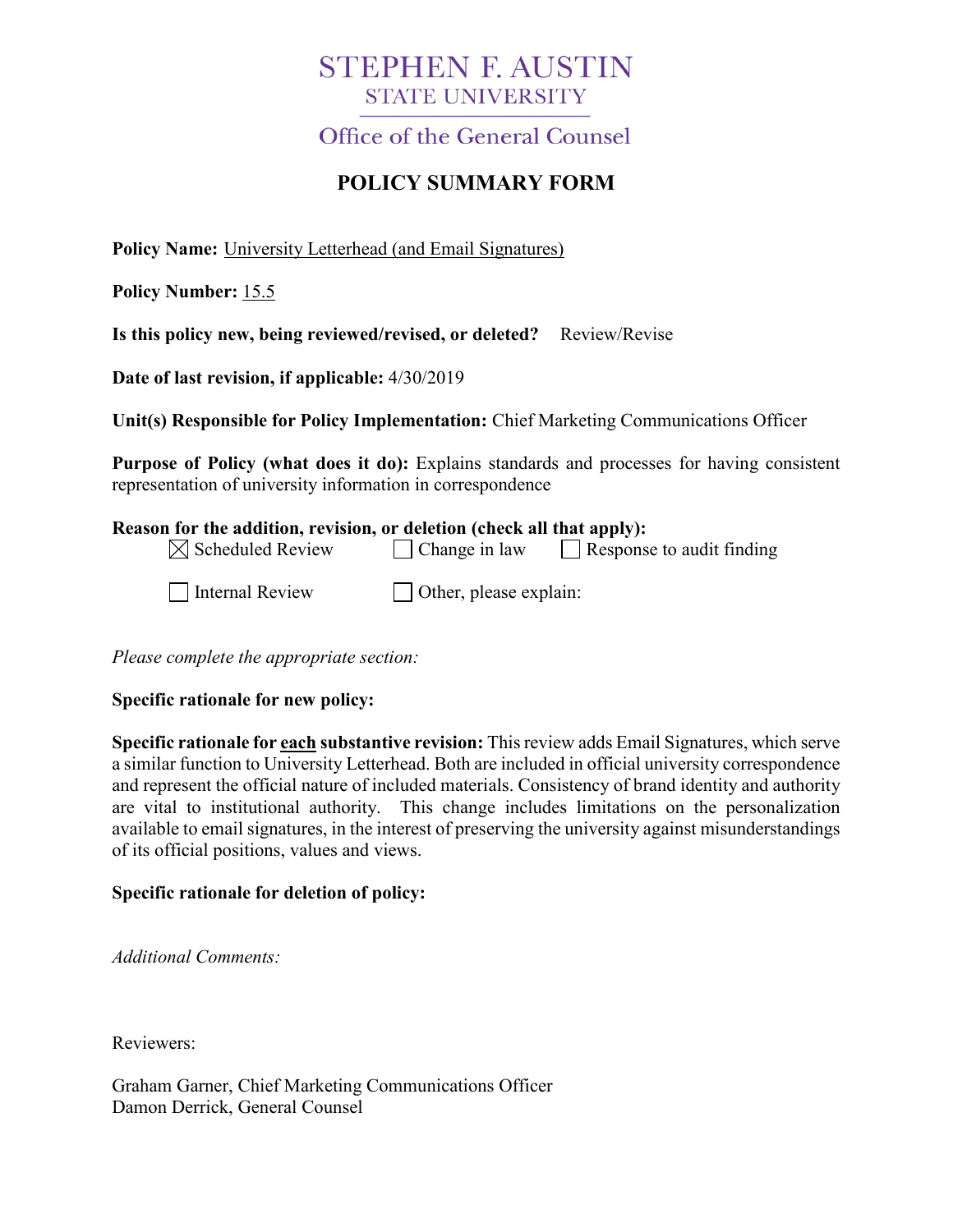## **University Letterhead and Email Signatures**

**Original Implementation:** May 9, 1985 **Last Revision:** April 30, 2019*12, 2022*

University departments are required to use printed and/or electronic letterhead *and email signature blocks* as designated by the president and produced by *the Division of* University Printing Services. *Marketing Communications (UMC). Shops or vendors which produce printed letterhead must be qualified as designated by UMC.*

*Letterhead design must be developed or approved by the Division of University Marketing Communications, in compliance with current style and graphic identity standards. Email signatures are considered a form of letterhead, representing official university communication and presentation of the university's brand.*

*Employees may not add other logos, images, colors, mottos, symbols, quotations, taglines or other statements to the email signature block, as these may be misunderstood as representing the university's official positions, values or views (see Policy 14.2 and 15.1).*

*All faculty and staff shall comply with this policy by creating an approved email signature block and using it consistently when communicating via their university email accounts. Should there be noncompliance to this policy, the individual's supervisor and/or vice presidentpresident's cabinet member will enforce compliance through appropriate policy.*

Ordinarily, sub-units of departments use the letterhead of the parent department, especially if the unit's correspondence is primarily with students. However, if the sub-unit is of a permanent or semi-permanent nature and has a majority of its*significant* correspondence with off-campus agencies or individuals, it can be identified under the name of the parent unit on the letterhead. If a unit is independent of any department and is of a permanent or semi-permanent nature, it may have its own letterhead, consistent with the university design.

Information in the stationery heading includes the university name; the name of the unit or department; post office box, telephone *and/*or fax number; general email address*; short web URLuniform resource locater (URL)*; and city, state, and zip code.

Any deviation from the university letterhead design *or email signature block* must be approved by the president.*UMC.* Requests to deviate from the standard letterhead design should*may* be directed, in writing, to the executive director*chief marketing communications officer in the Division* of University Marketing Communications.